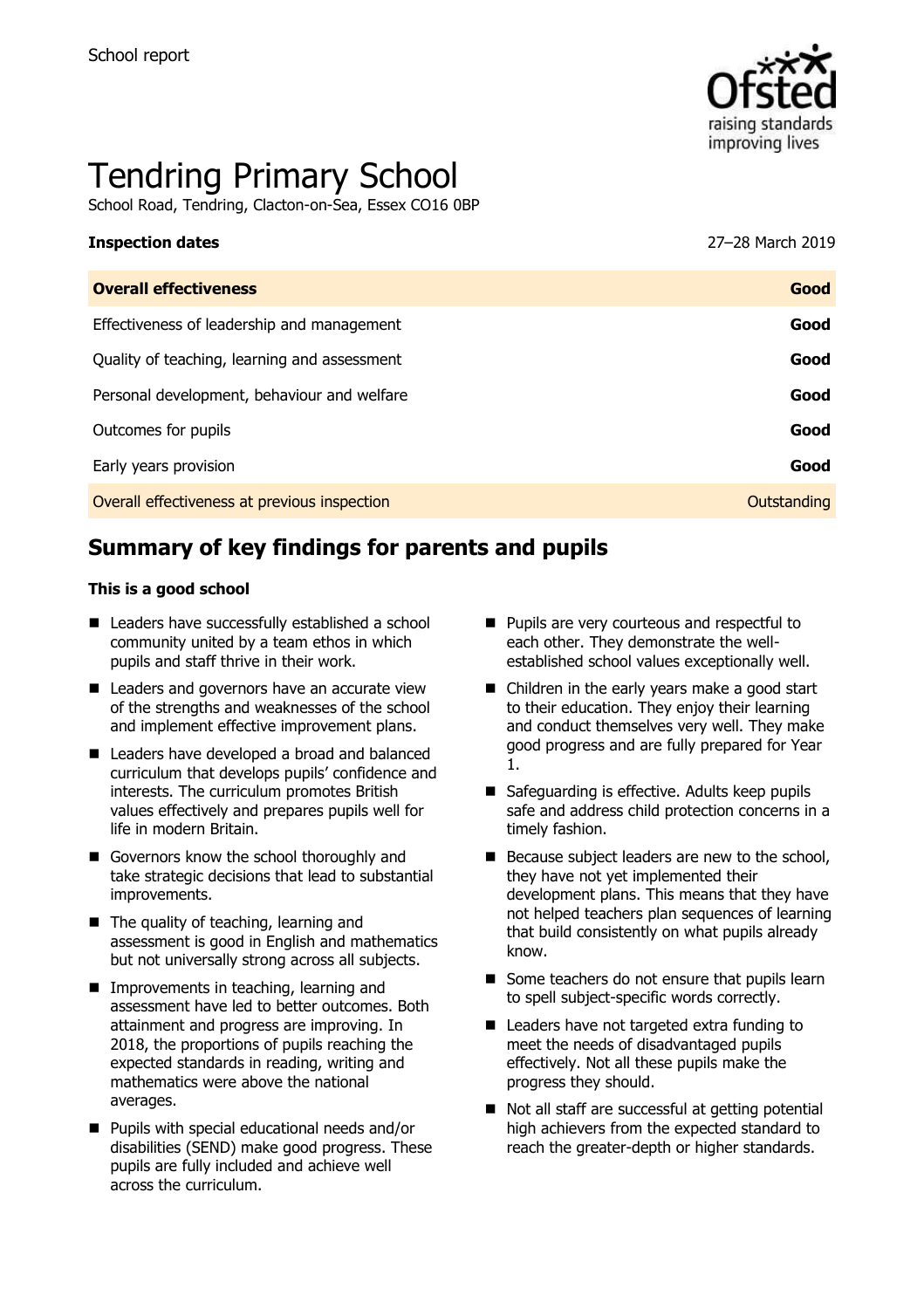

### **Full report**

### **What does the school need to do to improve further?**

- **IMPROVE leadership and management by:** 
	- ensuring that subject leaders of subjects other than English, mathematics and science carry out their well-considered development plans so that teachers plan sequences of learning that build consistently on what pupils already know
	- ensuring that support for disadvantaged pupils leads to all these pupils making good progress.
- Improve teaching, learning and assessment by:
	- equipping teachers with the skills and strategies to plan sequences of learning that help pupils move on in their learning in a timely way
	- making sure that teachers provide opportunities for potentially high-achieving pupils to think deeply and reach the greater-depth or higher standards of learning
	- enabling all teachers to teach spelling so that all pupils correctly spell key words in their writing.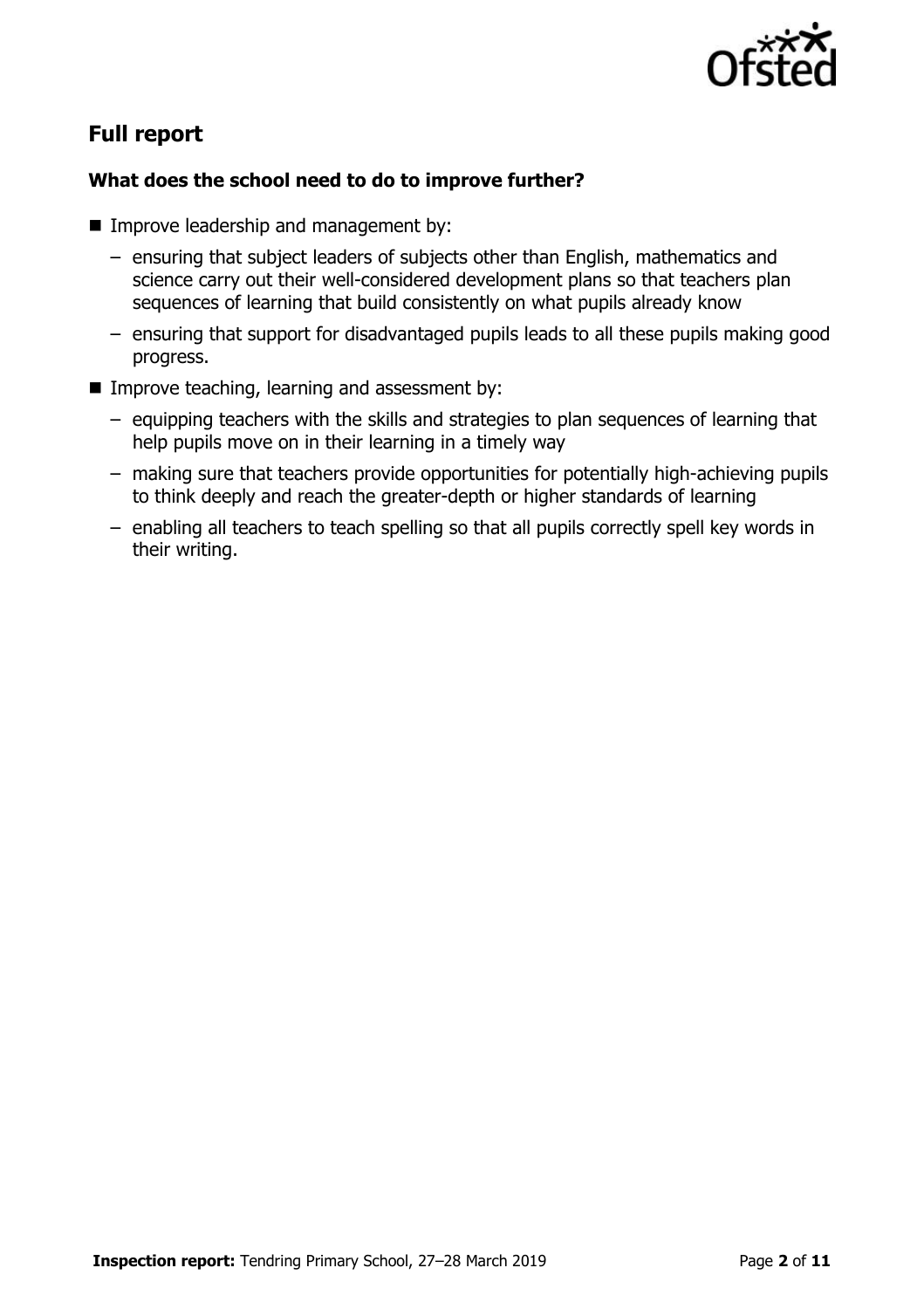

### **Inspection judgements**

#### **Effectiveness of leadership and management Good**

- After an extended period of staff changes, leaders have settled the school and undertaken an ambitious programme of school improvement. In a short space of time, the head of school has established a strong team completely focused on providing the best possible education at the school. All staff are wholeheartedly supportive of the head of school's improvement plans. They share the same high expectations and optimistic approach towards school improvement and have made substantial improvements to the school.
- Leaders have an accurate understanding of the strengths and weaknesses of the school. They gather detailed information about the quality of what teachers provide and pupils' achievement. Using this information, they plan and implement effective strategies to improve the quality of teaching, learning and assessment.
- The executive headteacher secures high-quality specialist training for staff from a range of partner organisations. This has helped them to improve the quality of teaching, learning and assessment. For example, staff had training through partner schools and specialist teachers to improve mathematics with a new approach. Inspection evidence shows that this is having the desired positive effect on the quality of mathematics teaching across the school so that pupils are now making good progress.
- **Pupils benefit from the broad and balanced curriculum that leaders have created. Along** with providing a curriculum that develops pupils' skills of English, mathematics and science effectively, leaders provide interesting and well-delivered enrichment activities, such as brass instrument lessons and outdoor learning. As a result, pupils develop personal qualities such as resilience and initiative and grow into capable learners.
- Subject leadership of subjects other than English, mathematics and science has only recently been introduced to the school. Within a short space of time, leaders have started to evaluate the strengths and weaknesses of their subjects. Subject leaders in some subjects have not had sufficient time to act upon what they know about their subjects and improve the sequencing of learning within the curriculum. As a result, some pupils do not make the progress they should in some subjects.
- Leaders and staff promote pupils' spiritual, moral, social and cultural development well. Pupils learn British values through the taught curriculum and demonstrate a good understanding of different cultures, faiths and beliefs. Pupils value and freely share how the way they live their lives might be different to others. For example, pupils are learning Makaton sign language to include within the whole-school community those pupils who rely on Makaton to communicate. In assembly, pupils sing in Makaton too.
- The leadership of the provision for pupils with SEND is good. They receive effective support and have full access to the whole-school curriculum. As a result, these pupils make good progress.
- Leaders use the primary physical education (PE) and sport premium effectively. The extra funding has increased the number of pupils representing the school in competitions with other schools. As a result of improved teaching of PE and more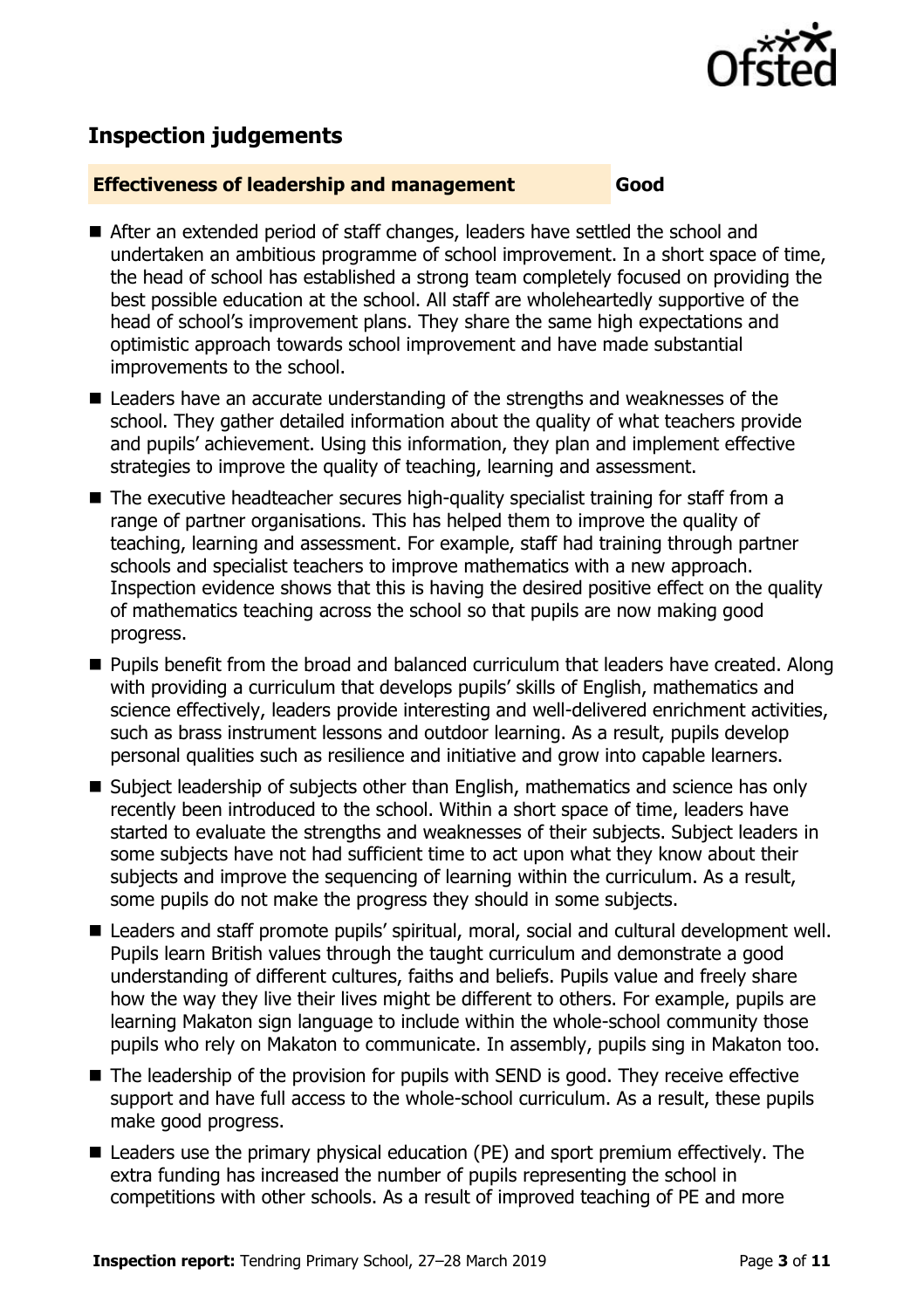

effective coaching for clubs, pupils' success in external competitions is increasing, including winning places at county-level competitions.

- **Parents and carers are very supportive of the work of the school. Many parents sought** out inspectors to praise the work of leaders and staff.
- Too many disadvantaged pupils are not making the progress they should. This is because leaders have not used the pupil premium funding well enough to provide the support these pupils need to overcome whatever challenges they face that hinder their progress.

#### **Governance of the school**

- Governors are fully committed to school improvement and are knowledgeable and diligent in their work. They have made difficult strategic decisions that have led to substantial improvements at the school.
- Governors carefully evaluate the effectiveness of the work of leaders and staff. As a result, they have an accurate understanding of the strengths and weaknesses of the school. Governors use their evaluations to challenge leaders and hold them firmly to account for the school's performance.
- After learning lessons from the period of difficult staff changes, governors have created effective succession plans to ensure successful recruitment for any vacancies that arise.
- Governors check the school's use of additional funding. They ensure that extra expenditure is focused on improving pupils' progress. Governors have not been completely successful in ensuring that expenditure for disadvantaged pupils enables all these pupils to make good progress.

#### **Safeguarding**

- The arrangements for safeguarding are effective.
- Adults are vigilant for signs of potential harm and appropriately report concerns as they arise. Leaders ensure that pupils receive timely and proportionate help when it is needed.
- Leaders carry out the required checks to ensure that all adults working at the school are suitable. They keep meticulous records of these checks. Governors and local authority representatives scrutinise these records carefully to ensure that leaders and staff carry out their duties effectively.
- **Pupils feel safe and are safe. The overwhelming majority of parents reported on the** school's questionnaire for parents that their children are looked after carefully, happy in school and safe. Inspection evidence confirms their view.

#### **Quality of teaching, learning and assessment Good**

■ Warm relationships between teachers and pupils help to create positive learning environments around the school. Pupils enjoy learning, work hard and commit to making progress.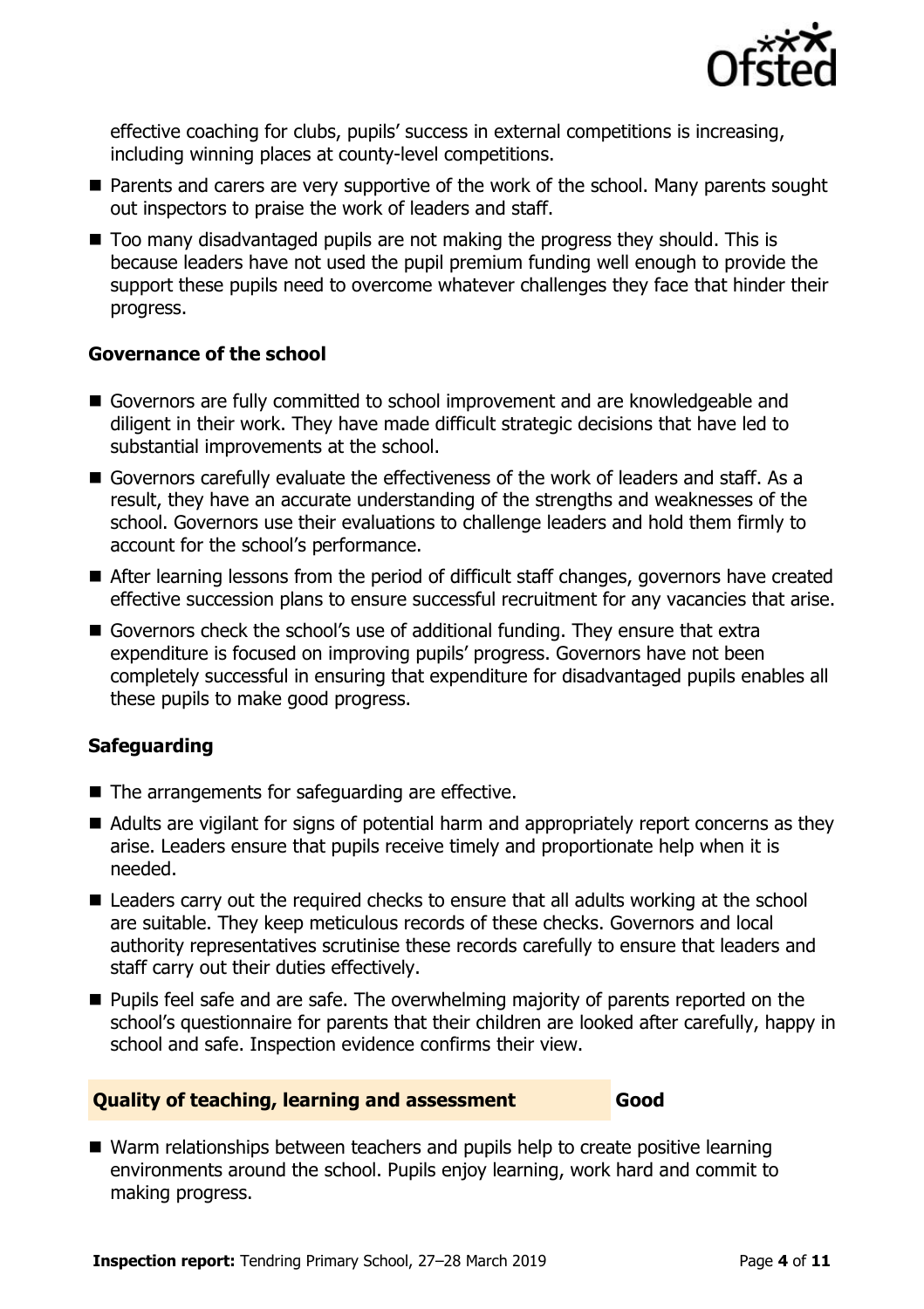

- Teachers have good subject knowledge. They plan and implement effective lessons that enable most pupils to learn well and make good progress. As a result, pupils show great interest in their learning. However, for some subjects other than English and mathematics, teachers sometimes plan sequences of learning that do not help pupils build on what they already know and understand. In such instances, pupils do not make the progress they should.
- Teachers provide useful feedback for pupils that helps them to learn from their mistakes. Pupils capably discuss how teachers' feedback helps them improve their thinking and make progress. One pupil accurately described how, over time, she improved her mathematical thinking and said that, as a result, 'I am now good at maths.'
- When questioning pupils, teachers challenge and enrich their understanding of what they are learning. Teachers expect pupils to respond by using sophisticated language. Inspectors saw many teachers requiring pupils to improve their spoken responses by changing simple expressions to more mature language.
- Leaders' new approach to the teaching of mathematics has improved the quality of teaching, learning and assessment in this subject. Teachers effectively teach an appropriate balance of the skills of mathematics, including reasoning and problemsolving. As a result, pupils can discuss mathematical concepts confidently and are making good progress.
- The teaching of writing is strong. Teachers effectively help pupils build their vocabulary so that they can use sophisticated language in their writing. At times, however, some teachers do not teach spelling well enough so that all pupils correctly spell key words in their writing.
- Teachers develop pupils' reading skills well. The youngest pupils quickly learn how to use phonics to develop their reading. Older pupils enjoy reading a wide range of challenging texts and show a mature understanding of what they read.
- With a 'can-do' approach, adults provide high levels of support for pupils with SEND and lower-attaining pupils. In line with the school's ethos, these pupils are included well within all aspects of learning. Teachers carefully consider the barriers that these pupils face and plan effective support that ensures that they make good progress.
- Teaching assistants make an important contribution to the good progress that pupils make. Teaching assistants effectively support pupils' progress in many roles, including one-to-one support and leading the learning of small groups and whole classes. The quality of training for teaching assistants is strong and enables those who would like to progress to qualified teacher status to do so.
- Teachers set homework in line with the school's policy. Pupils complete tasks that help them to consolidate their learning in subjects across the curriculum.
- Teachers are starting to improve their skills at getting potential high achievers to think at greater depth. Pupils' work in books shows that, although improving, too few pupils are reaching the greater-depth or higher standards.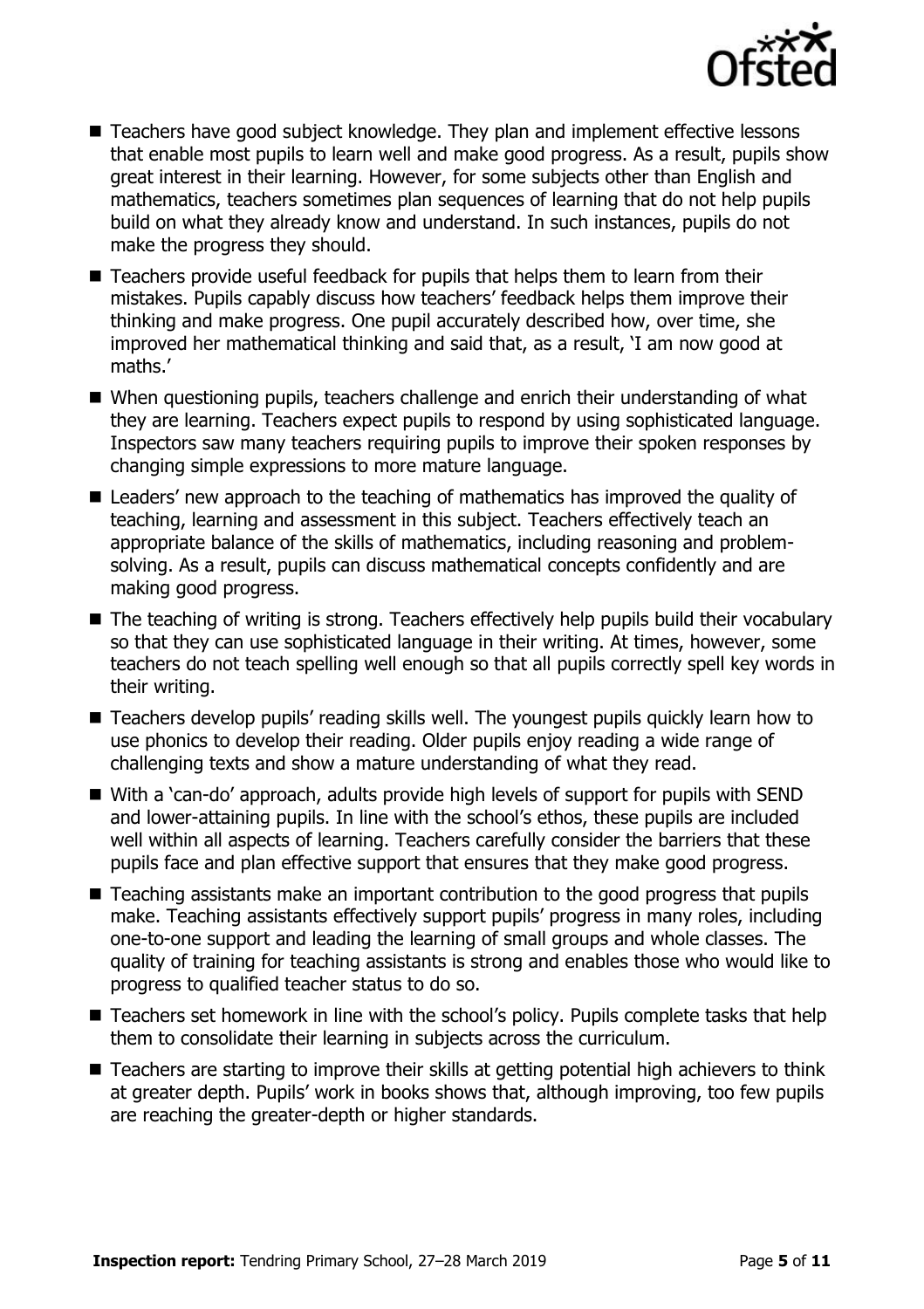

#### **Personal development, behaviour and welfare Good**

#### **Personal development and welfare**

- The school's work to promote pupils' personal development and welfare is good.
- **Pupils from very young ages are confident and curious learners who value high** achievement. Pupils discuss their learning articulately and enjoy sharing their learning with adults and other pupils. They reflect on their own strengths and weaknesses and plan for future improvements in learning very well.
- **Pupils live up to leaders' high expectations and behave as responsible citizens. They** value and benefit from the many positions of responsibility available at the school, such as membership of the student council and the eco club. Older pupils actively support younger pupils by modelling good play on the playground and making sure that all pupils have someone to play with.
- All pupils who spoke with inspectors said that they have adults they can talk with if they feel worried about their relationships. Pupils can talk with maturity about the social challenges that come with growing up. They know what bullying is and say that it is rare and dealt with well by teachers.
- **Pupils know how to keep themselves safe at school, at home, online and in the** community. With the support of external specialists, teachers help pupils understand how to stay physically and emotionally healthy.

#### **Behaviour**

- The behaviour of pupils is good.
- **Pupils are friendly, polite and well mannered. Nearly all parents who responded to the** school's parent questionnaire agreed that the school makes sure that its pupils are well behaved. Inspection evidence confirms this view. They behave well in lessons, at playtime and when moving around the school. Pupils told inspectors that pupils behave well, and adults deal effectively with the rare instances of poor behaviour.
- **Pupils work with determination and sustain concentration exceptionally well. Whether** independently or in groups, pupils learn effectively and without distraction.
- Adult supervision during break and lunchtime creates a pleasant environment that is ordered and safe. Staff ensure that pupils' play is enriching, and they are skilful at helping pupils to manage any disagreements that arise during playtime.
- **Pupils enjoy and value being at school. In 2018, pupils' attendance was just above that** of other pupils nationally. However, a small number of pupils did not attend as often as they should have. Leaders' actions have ensured that this has substantially improved.

#### **Outcomes for pupils Good**

**Pupils'** achievement improved markedly from 2016 to the present as a result of improved leadership and teaching, learning and assessment. In 2016, the proportions of Year 6 pupils that reached the expected standards in reading, writing and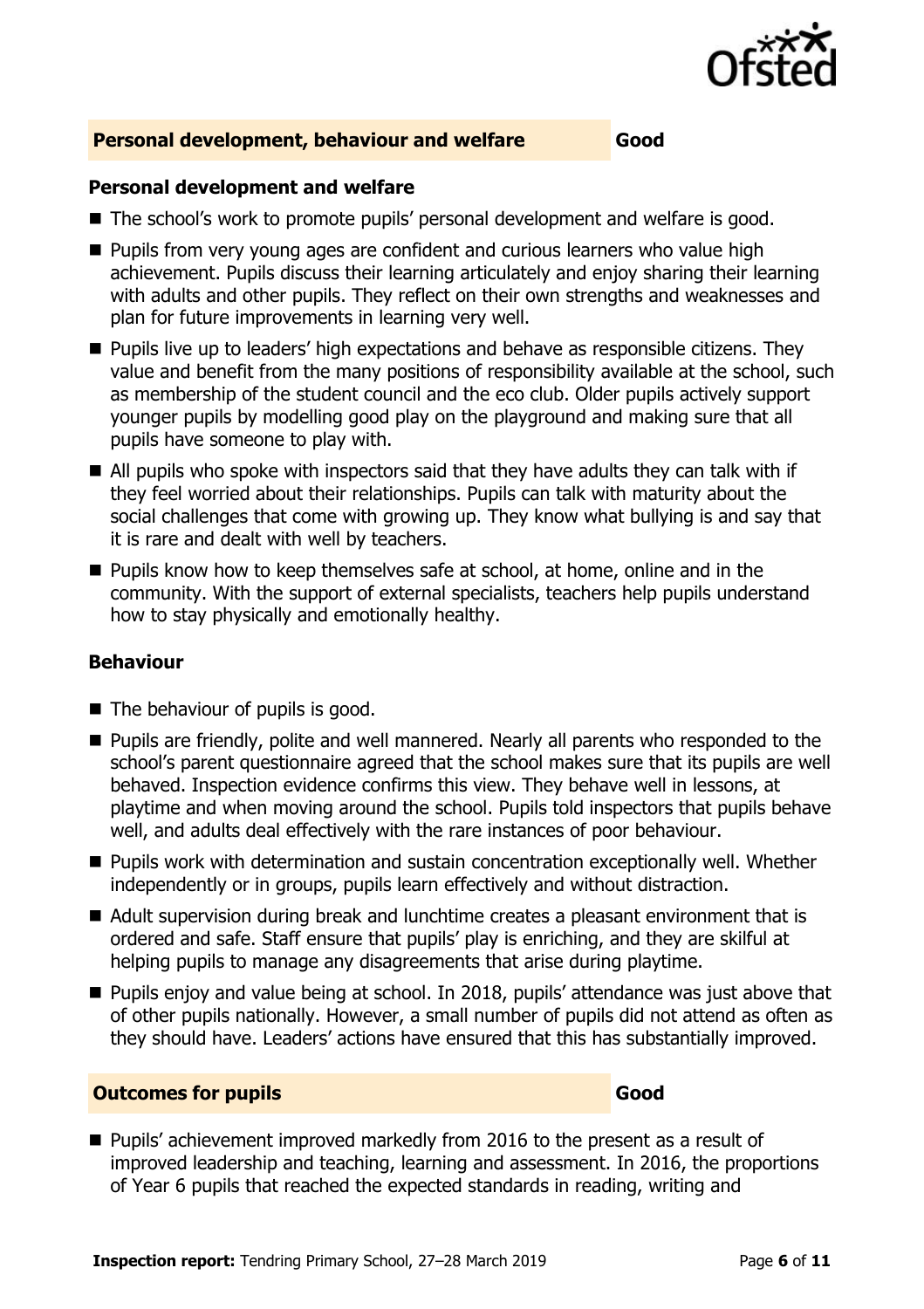

mathematics were below the national averages. In 2018, the proportions were nearly double those of 2016 and above the national averages.

- **Pupils made improved and good progress by the end of key stage 2. In contrast with** 2016, when pupils made progress well below national averages in reading, writing and mathematics, pupils in 2018 made progress in line with the national averages. Inschool assessment information shows that pupils are making good or better progress across key stage 2.
- In 2018, greater proportions of Year 2 pupils reached the expected standards in reading, writing and mathematics than the national averages. School information shows that most pupils currently in Year 2 are on track to achieve the expected standards or better in reading, writing and mathematics.
- Because phonics is taught well, most pupils achieve the expected standard. In 2018, the proportion of pupils that achieved the expected standard was above the national average. Those pupils who did not achieve the expected standard are making good progress towards doing so in 2019.
- **Pupils with SEND make good progress overall. Adult support and teachers' planning** enable pupils to overcome barriers to learning, and this leads to strong progress.
- In subjects other than English and mathematics, some pupils do not make the progress they should. This is because teachers do not always plan effective sequences of learning that build upon what pupils already know and understand.
- While some disadvantaged pupils make good progress, leaders' support has not helped many of these pupils overcome the challenges they face that affect their learning. Consequently, too many these pupils do not make the progress they should.

#### **Early years provision Good Good**

- Adults know and support the children very well. They effectively assess children's individual needs and plan learning activities that are well matched to the academic, social and emotional needs of the children. As a result, children make good progress and make the transition to Year 1 easily. In 2018, the proportion of children achieving a good level of development at the end of Reception was above the national average.
- Leaders have created an exciting curriculum that promotes good development in all areas of learning, including reading, writing and mathematics. A range of activities, both in the classroom and outdoors, enable the children to enjoy their learning. Work in children's books shows that they are making good progress, particularly in writing.
- For any children that fall behind in their learning, leaders provide effective support so that they catch up quickly. Children with SEND are well supported by adults to ensure that they make good progress. Support for children who struggle with the development of speech and language effectively helps children to overcome the barriers they face.
- Children in the early years learn very quickly adults' high expectations of their conduct. They listen attentively when others are speaking and sustain concentration over long periods of time. They share and take turns very well and demonstrate the school values when learning and playing.
- Leaders have established strong partnerships with parents to ensure that the children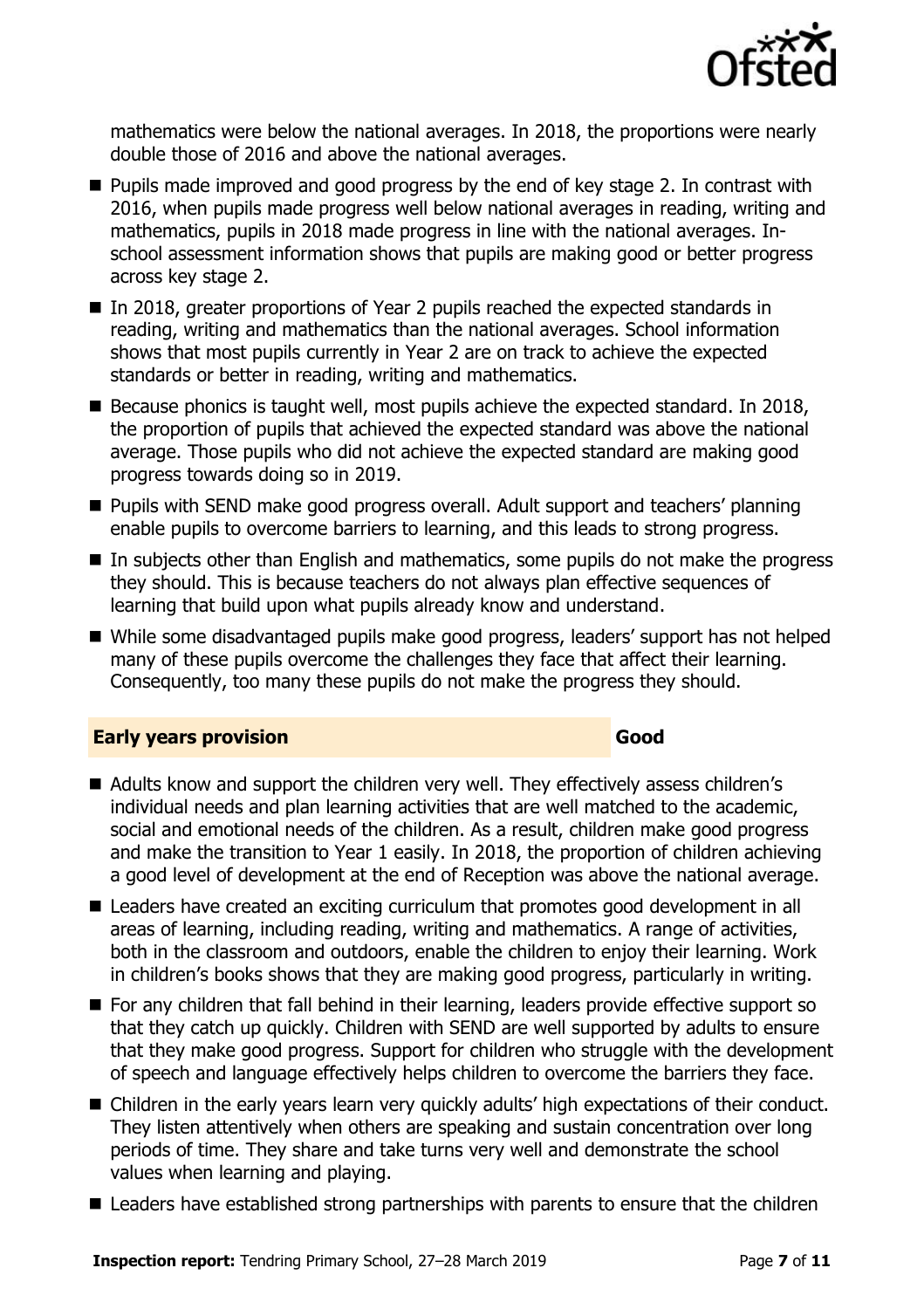

make the best start to their education. Parents who spoke with inspectors said that leaders access a range of effective external support to help families with parenting challenges. They also said that leaders are easily available for discussions with parents.

- Adults ensure that children feel safe and are kept safe in the early years. Children assess and take risks when they play and listen carefully to the instructions of adults when doing something risky. All adults in the early years understand safeguarding procedures, and they observe children and check equipment carefully to ensure children's safety.
- $\blacksquare$  Provision in the early years does not support the most able consistently to make the progress they should. Children capable of high achievement do not consistently attain the high standards they should.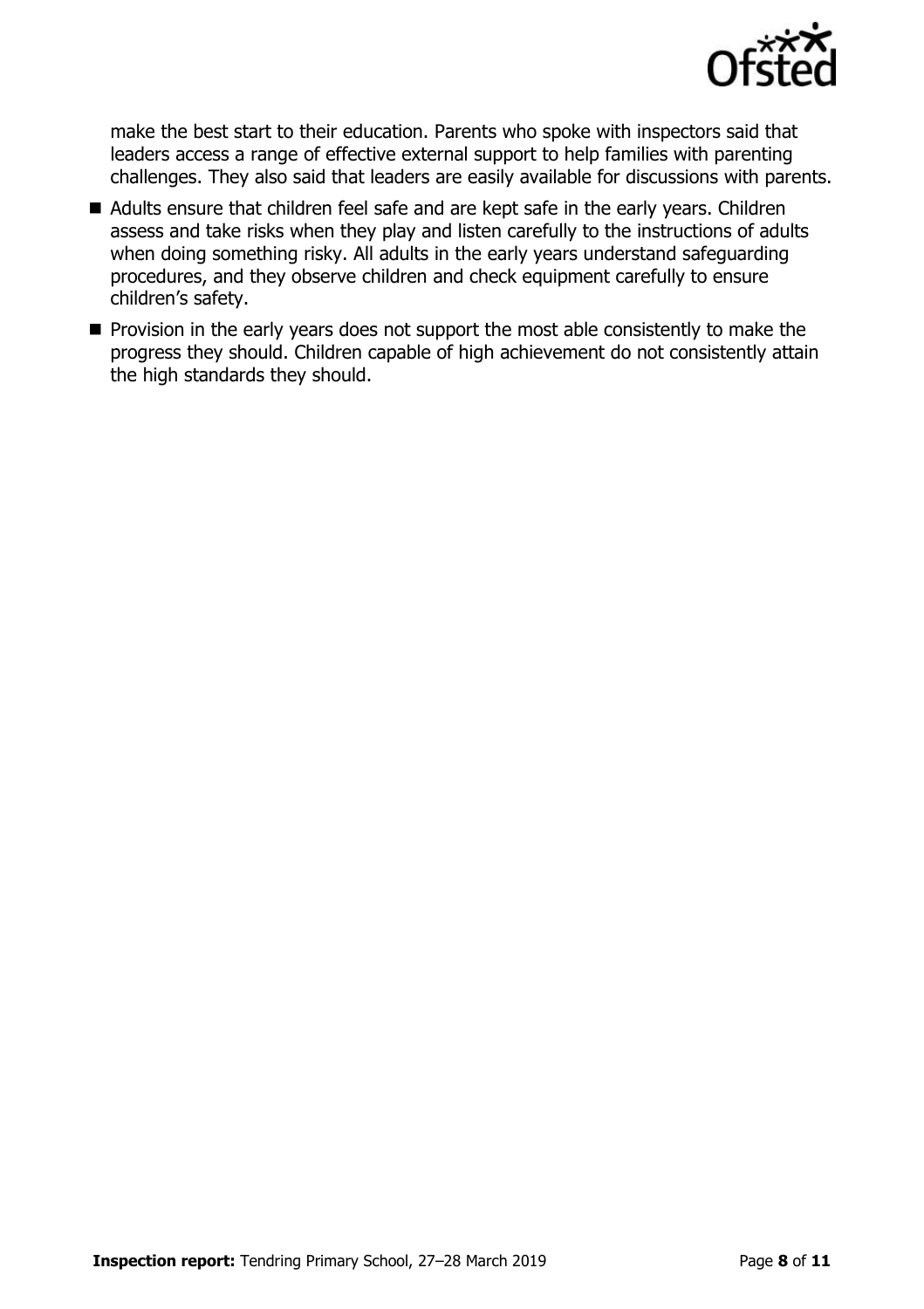

### **School details**

| Unique reference number  | 114738       |
|--------------------------|--------------|
| Local authority          | <b>Essex</b> |
| <b>Inspection number</b> | 10084584     |

This inspection was carried out under section 8 of the Education Act 2005. The inspection was also deemed a section 5 inspection under the same Act.

| Type of school                      | Primary                         |
|-------------------------------------|---------------------------------|
| School category                     | Maintained                      |
| Age range of pupils                 | 4 to 11                         |
| <b>Gender of pupils</b>             | Mixed                           |
| Number of pupils on the school roll | 140                             |
| Appropriate authority               | The governing body              |
| Chair                               | Mr Stephen Ling                 |
| <b>Head of School</b>               | Miss Joanna Marshall            |
| Telephone number                    | 01255 830 307                   |
| Website                             | www.tendring-pri.essex.sch.uk   |
| <b>Email address</b>                | admin@tendring-pri.essex.sch.uk |
| Date of previous inspection         | 19 March 2008                   |

#### **Information about this school**

- Tendring Primary School is smaller than the average-sized primary school.
- The senior leadership team consists of the executive headteacher, the head of school, the special educational needs and/or disabilities coordinator (SENCo) and the senior teacher. Although Tendring Primary School is maintained by the local authority, the governing body commissions the Learning Pathways Trust to provide the executive headteacher for the school.
- The proportion of pupils with an education, health and care plan is above the national average.
- The proportion of pupils with SEND support is below the national average.
- $\blacksquare$  The proportion of pupils receiving the pupil premium grant is below the national average.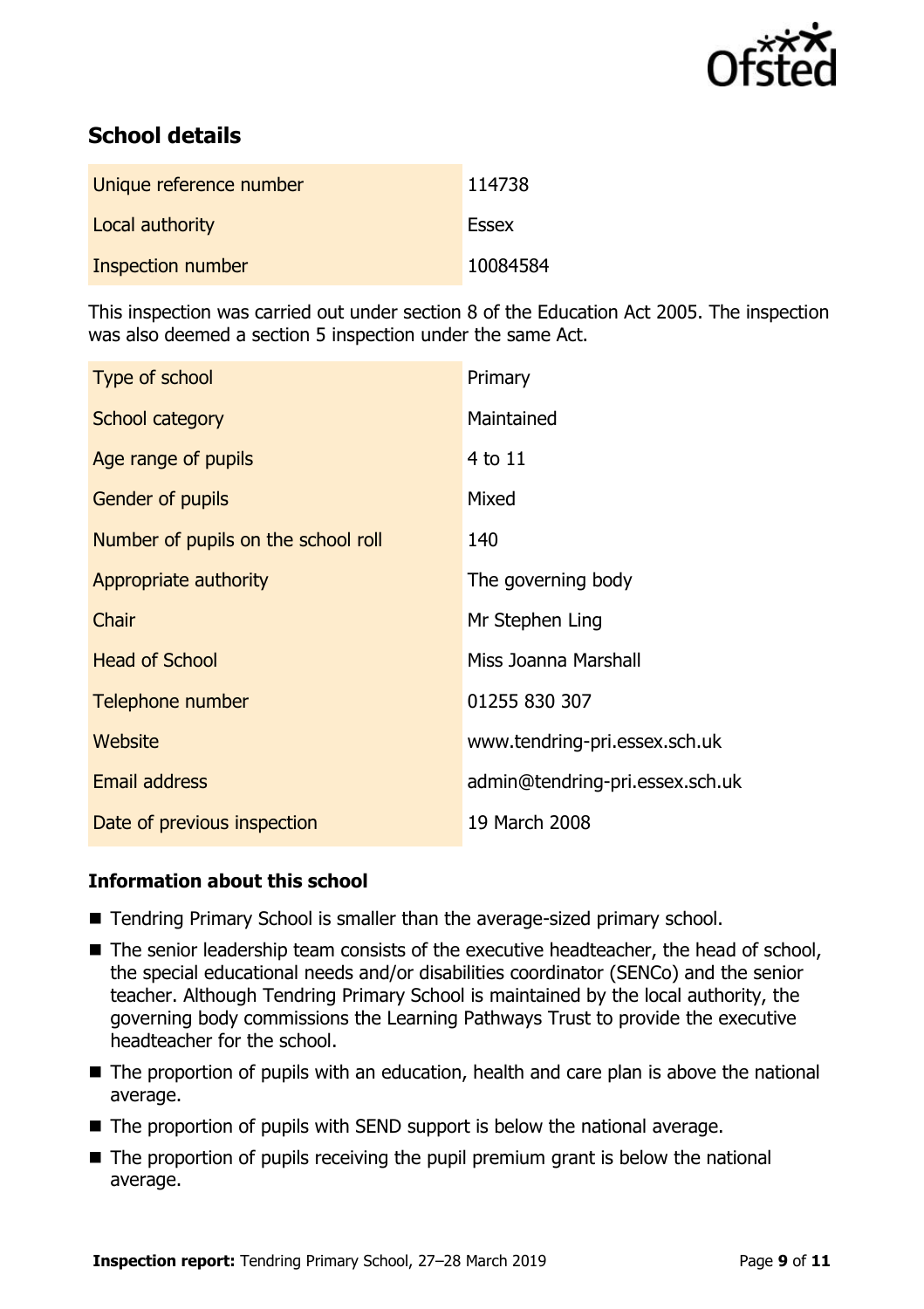

### **Information about this inspection**

- Inspectors met with the executive headteacher, the head of school, the SENCo, the senior teacher and subject leaders. They also held meetings with members of the governing body and a representative from the local authority.
- Inspectors observed lessons and scrutinised pupils' books across the school.
- **Inspectors spoke with parents at the beginning of the school day and analysed 39** responses to the school's questionnaire for parents.
- Inspectors spoke to teachers, support staff and pupils throughout the course of the inspection.
- Inspectors took account of a wide range of information, including the school's website, the development plan, assessment information about pupils' learning and leaders' monitoring of teaching, learning and assessment. Inspectors reviewed documentation relating to safeguarding, as well as minutes of governing body meetings.

#### **Inspection team**

| Al Mistrano, lead inspector | Her Majesty's Inspector |
|-----------------------------|-------------------------|
| Rachel Welch                | <b>Ofsted Inspector</b> |
| <b>Prue Rayner</b>          | Ofsted Inspector        |